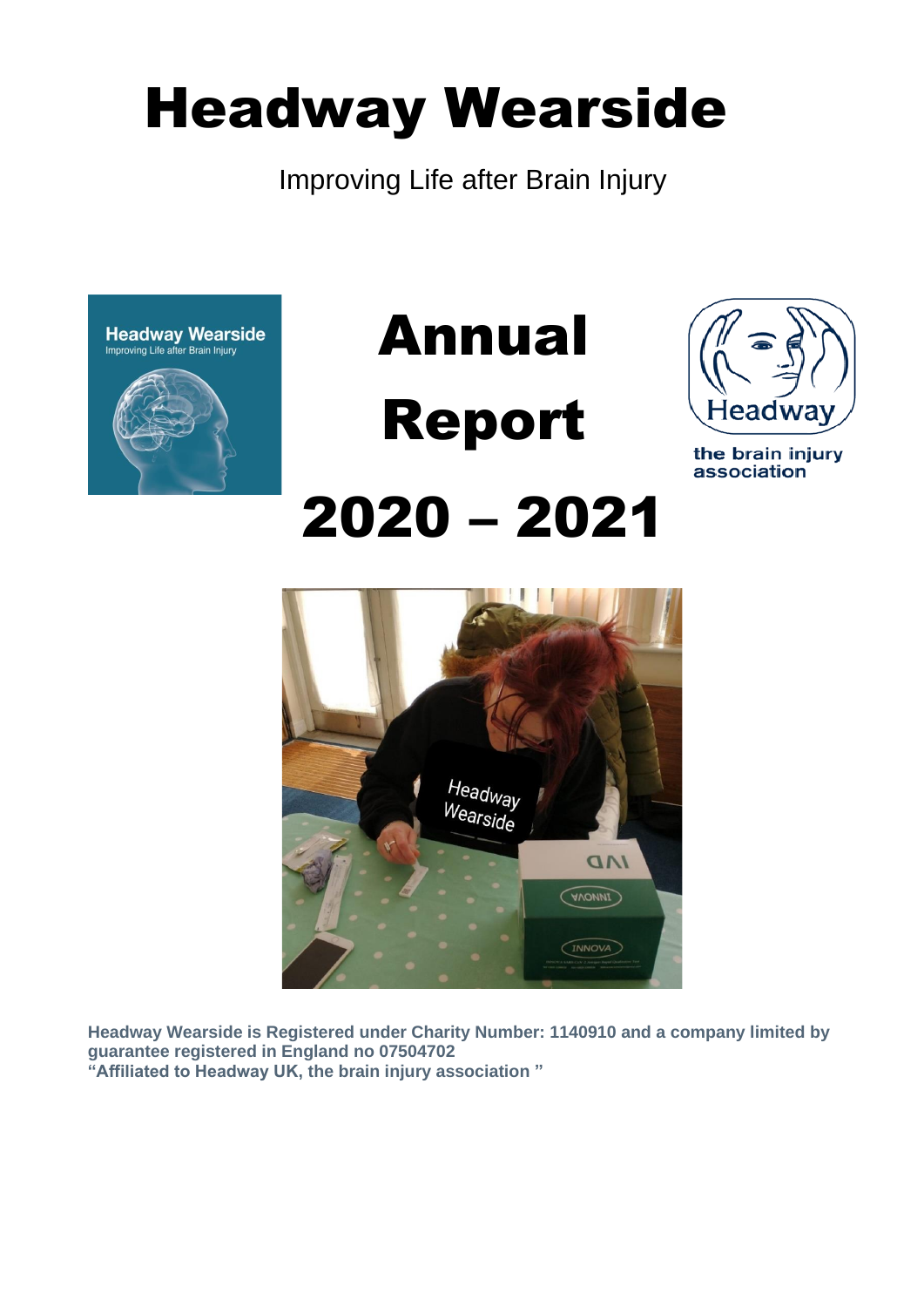#### **Welcome**

Headway Wearside is a registered charity and company limited by guarantee, it is affiliated to Headway UK the national brain injury association.

Headway Wearside was formally launched on 24th November 2009, by the Mayor of Sunderland at the Stadium of Light in Sunderland.

# **Who is it for?**

Headway Wearside is open to anyone with an acquired brain injury, their family members and carers or health and social care professionals with an interest in acquired brain injury.

# **What is an Acquired Brain Injury?**

The term 'acquired brain injury' or 'ABI' includes traumatic brain injuries, such as open or closed head injuries, or non-traumatic brain injuries, such as those caused by strokes and other vascular accidents, tumours, infectious diseases, hypoxia, metabolic disorders (e.g. liver and kidney diseases or diabetic coma), and toxic products taken into the body through inhalation or ingestion.

Acquired Brain Injury is known as the 'Hidden Disability' and people rarely realise the challenges that caring for a person with a brain injury can bring. Living with an Acquired Brain Injury can mean having to cope with mobility difficulties, memory loss, extreme fatigue, cognitive and behavioural difficulties and personality changes. We often hear brain injury survivors describing themselves as being 'completely different people' following their injury.

## **Aims of the organisation**

Headway Wearside aims to provide information, support and social activities for brain injury survivors, their families and their carers in Sunderland and surrounding areas.

We aim to provide support and social activities to individuals who have an acquired brain injury in order to promote and increase social independence and in turn reduce isolation and issues relating to depression, anxiety and reduced confidence.

We hope to increase the confidence of those who have an acquired brain injury to enable them to take part in their community. This in turn will hopefully help them to feel safe in their community thus increasing their feeling of wellbeing.

We aim to reduce the stigma often experienced by those who have an acquired brain injury by raising public awareness of issues surrounding brain injury.

We provide signposting and information about local services for brain injury survivors, their families and carers.

## **What does Headway Wearside do?**

The unique combination and variety of problems faced by individuals with Acquired Brain Injury frequently leads to isolation and the inability to access appropriate services.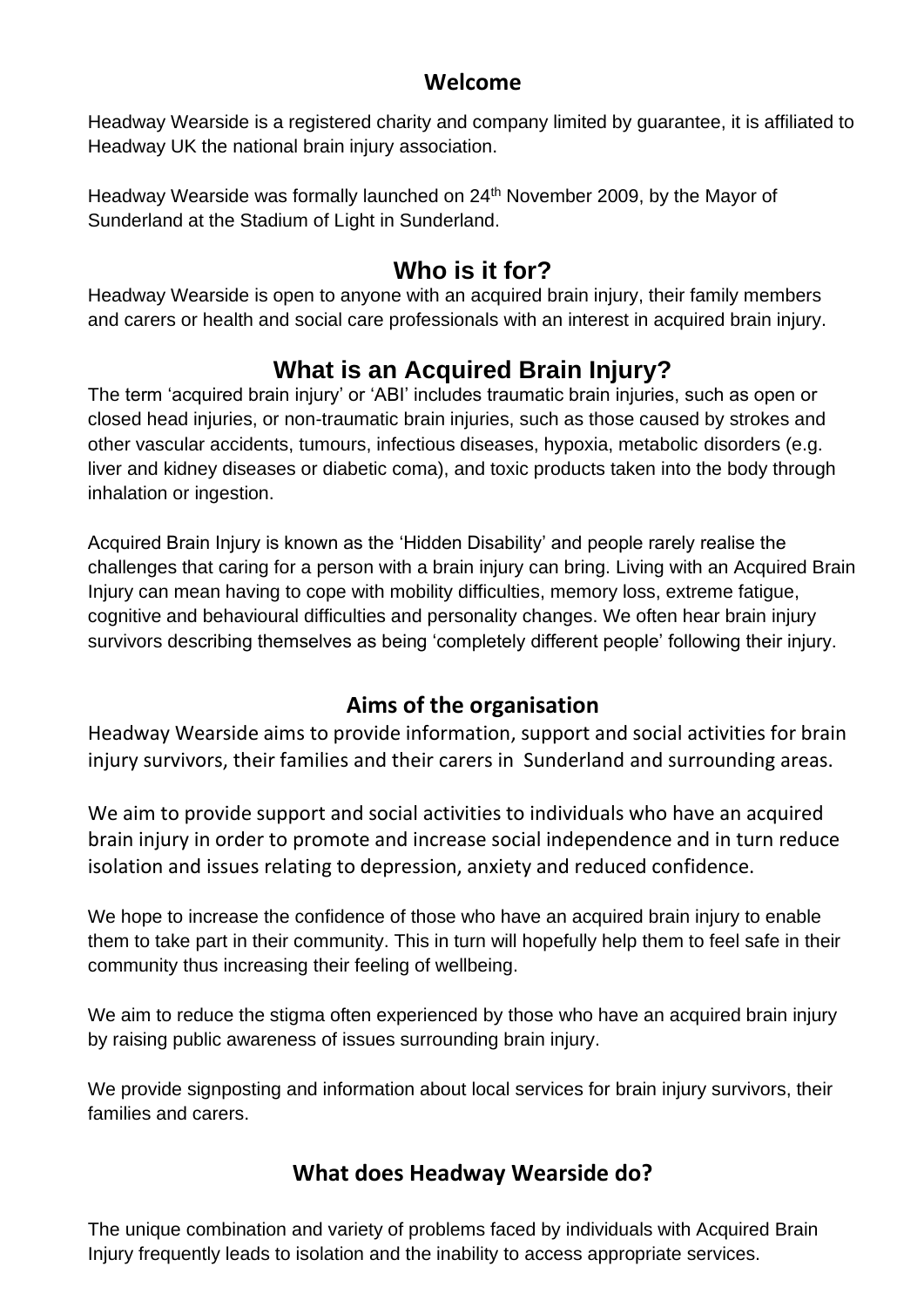We are a person-centred organisation, so instead of telling our group members what to do, we aim to empower and enable people by supporting them to develop their skills and abilities to cope better with the difficulties which arise from having an acquired brain injury.

Therefore at Headway Wearside we aim to offer the following:

- ❖ To increase awareness of brain injury and its consequences
- ❖ To initiate activities and campaigns which will reduce the incidence of brain injury
- ❖ To provide information and support for people with acquired brain injuries, their relatives and carers and concerned professional people
- ❖ To promote improved approaches to acquired brain injury screening, acute care, assessment, rehabilitation and social re-integration
- ❖ To assist people with acquired brain injuries to return to community living, including access to appropriate accommodation, social outlets, and productive activity
- ❖ To Signpost people to relevant local services for persons with an acquired brain injury
- ❖ To hold regular social meetings and activities so people with acquired brain injuries, their relatives and carers can come together to take part in a range of activities that they themselves choose.
- ❖ Facilitate social opportunities for members to attend regional and national Headway events and meet with other members
- ❖ Provide volunteering opportunities and enable supporting professionals to come together to support its members
- ❖ Break down barriers of discrimination by working with local groups and individuals to dispel any myths or issues about acquired brain injury.

## **Who can be referred to Headway Wearside?**

Referrals must be for someone who has had an acquired brain injury (ABI).

Anyone can make a referral to Headway Wearside and we will consider all referrals whether from a health care professional, social worker, family member, carer or self-referral.

The person being referred should be at least 18 years of age. If the person is under 18 you may want to contact the Child Brain Injury Trust (CBIT) (see [www.childbraininjurytrust.org.uk\)](http://www.childbraininjurytrust.org.uk/)

To make a referral please contact Kim Hunter Business and Community Development Officer on 0191 522 7113 / 07830346985, Email [kim.hunter@headwaywearside.org.uk](mailto:kim.hunter@headwaywearside.org.uk)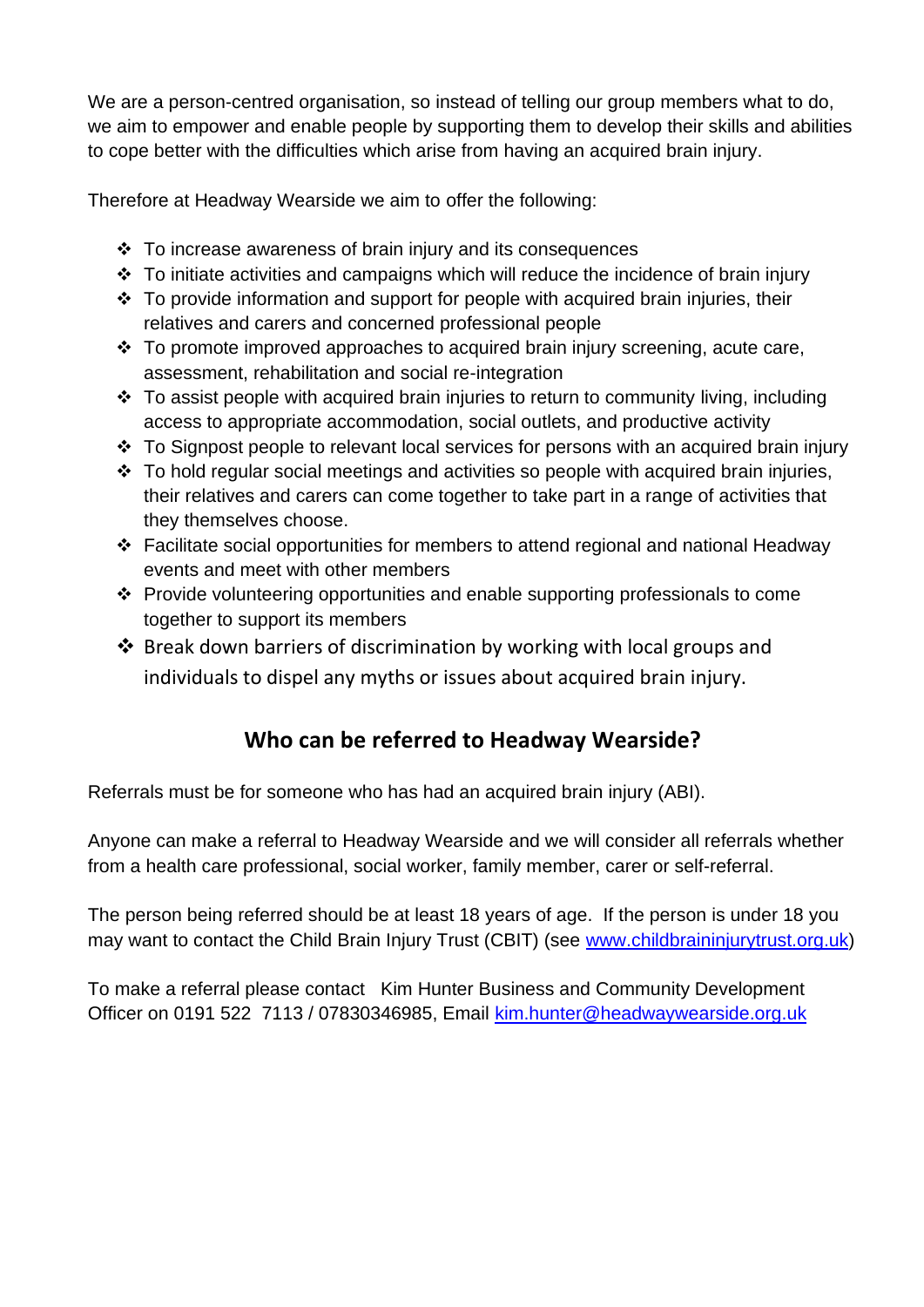# **Chair Persons Report**

I am delighted again as Chairperson for the charity to say that despite a number of challenges during 2020, not least a global pandemic, Headway Wearside has continued to develop and grow the range of services and support we offer to Brain Injury Survivors and their families across Sunderland and surrounding Wearside area.

The AGM report provides a details of the various initiatives we have ran over the last twelve months. A lot of the services we have provided have been provided remotely and it is testimony to the work of our two fantastic workers Kim and Charlotte whom many of you will know.

I must on behalf of the charity say a big thank you to Kim Hunter our fantastic Business and Community Development worker to whom as a committee we are and remain extremely grateful. This has been a difficult year for everyone however Kim has during a period when she had been shielding herself managed to provide remote support for our membership. This included arranging food parcels, art supplies and other materials and one occasion even a remote afternoon tea. Kim has also been instrumental in keeping in touch with our members and their families through letters, the ring around service and facebook activity group. This is a role that Kim has been involved with for many years and the successes of the charity have been in a large part because of her continued drive and commitment.

I must also pay tribute to Charlotte O'Keefe who has continued to work tirelessly for Headway Wearside within the NHS for the Sunderland and Gateshead Community Acquired Brain Injury Service (CABIS) in again what has been a challenging year due to COVID-19. This role is something which continues to show our commitment as a charity to working collaboratively to support brain injury survivors and their families and carers in the Sunderland and surrounding areas.

I would also like to pay tribute to all the volunteers who have supported the charity either through being part of the committee, mentoring other members or by fundraising for the charity.

As a charity we continue to engage with our members and we have a number of Brain Injury survivors, carers and family members on our committee who volunteer their time and ensure that we are delivering activities and support that our members need. This holistic personcentred approach is an important part of the charities ethos and business plan.

As many of you will note Headway Wearside depends upon ongoing funding from various sources including charitable trusts, individual fundraising, company fundraising and most importantly ongoing funding from Sunderland City Council and the Sunderland Clinical Commissioning Group (CCG). We are therefore very thankful for the financial support we have received from all our funders whom are referenced further in our treasurers report.

I would also like to pay special tribute to all those that have been involved in fundraising for Headway Wearside. I would welcome anyone who is thinking of fundraising for us to please do so. We really do appreciate any contributions big or small to the charity.

PAUL BROWN Chairperson of HEADWAY WEARSIDE SENIOR ASSOCIATE SOLICITOR AT BURNETTS SOLICITORS NEWCASTLE

June 2021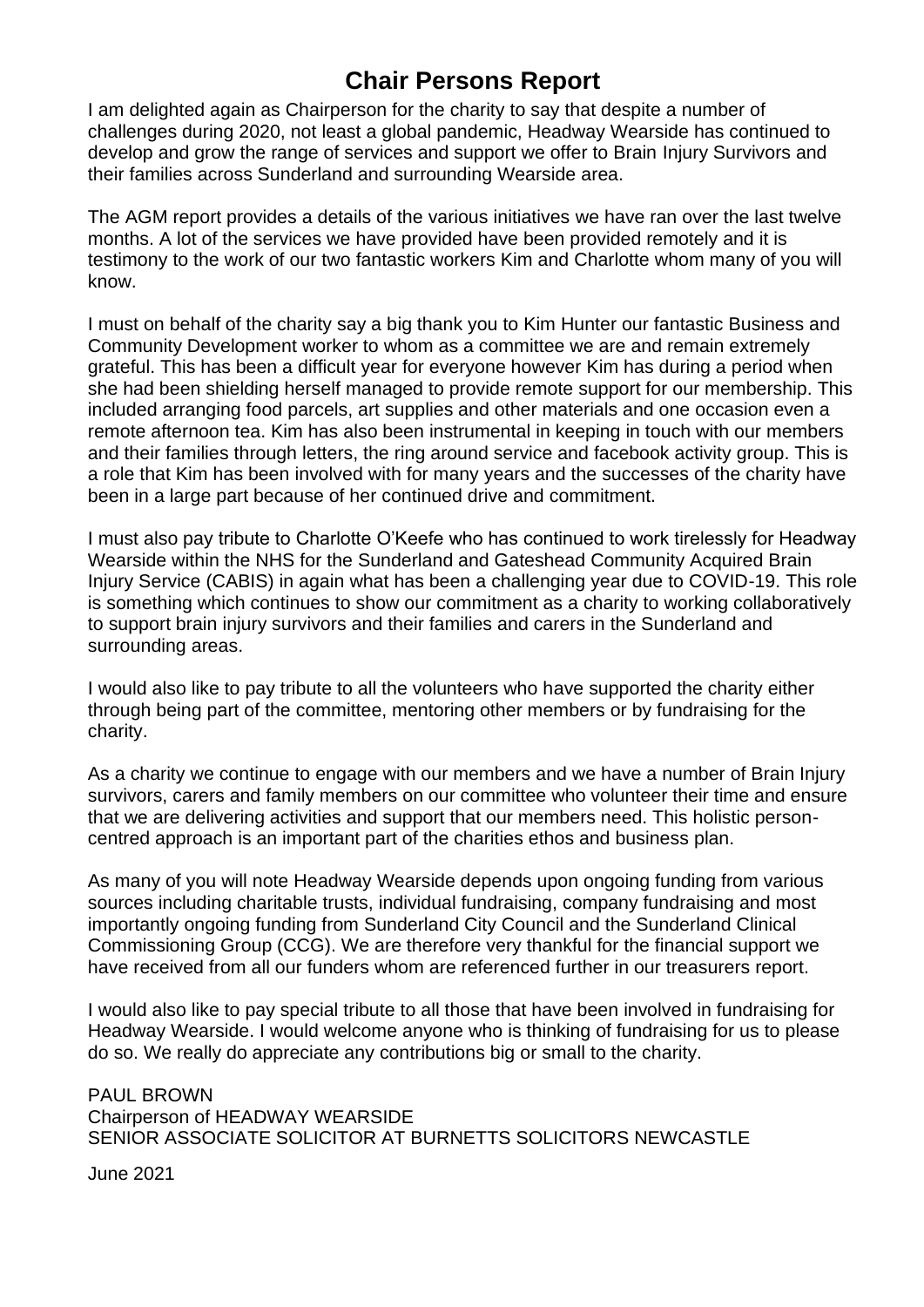# **Secretary's Report**

Isolate, stay at home, only visit the community if you must, do not meet with others, wear a face masks etc has been the message of 2020. During a global pandemic, these precautions were essential to protect and stay safe from Covid-19. This contrasts with the social integration Headway Wearside have continually strived to achieve for our members.

As lockdown eases many will begin to enjoy social integration once again. The impact of Covid-19 restrictions and the associated anxieties are likely to be greater for those suffering from acquired brain injuries. Headway Wearside are conscious of the empathetic approach required for the reintroduction of face-to-face sessions. It is our aspiration to ensure the needs of all our members are met with no one left behind.

Kim has worked hard to remain in contact with our members and to teach them where possible new skills to communicate and interact with others. This has brought new opportunities such as activity sessions and meetings being delivered remotely online. These newly found skills will continue to be utilised along with the returning of face-to-face activity sessions over the coming months.

The committee have regularly met remotely over the past year, whilst meeting remotely has been beneficial I know that I am personally looking forward to meeting with the committee and our members face to face once again.

Kim continues to provide service user led activities whilst seeking the views and needs of our members. An activity timetable, along with further information, can be found on our website [\(www.Headwaywearside.org.uk\)](http://www.headwaywearside.org.uk/).

We have a team undertaking the Great North Run in September 2021, there are currently additional spaces available to those who are interested, please do not hesitate to get in touch if you would like to join in.

On behalf of Headway Wearside I would like to thank Kim and Charlotte for their commitment, flexibility and effort over the past year. I would also like to thank the committee members, volunteers, funders and all those who continue to support Headway Wearside to deliver a fantastic service.

We are always pleased to receive suggestions about our development so feel free to contact me at [claire@holistic.org.uk](mailto:claire@holistic.org.uk) with any comments. I look forward to supporting the charity over the next year.

Claire Blackbourne Secretary Headway Wearside Case Manager – Holistic Case Management Ltd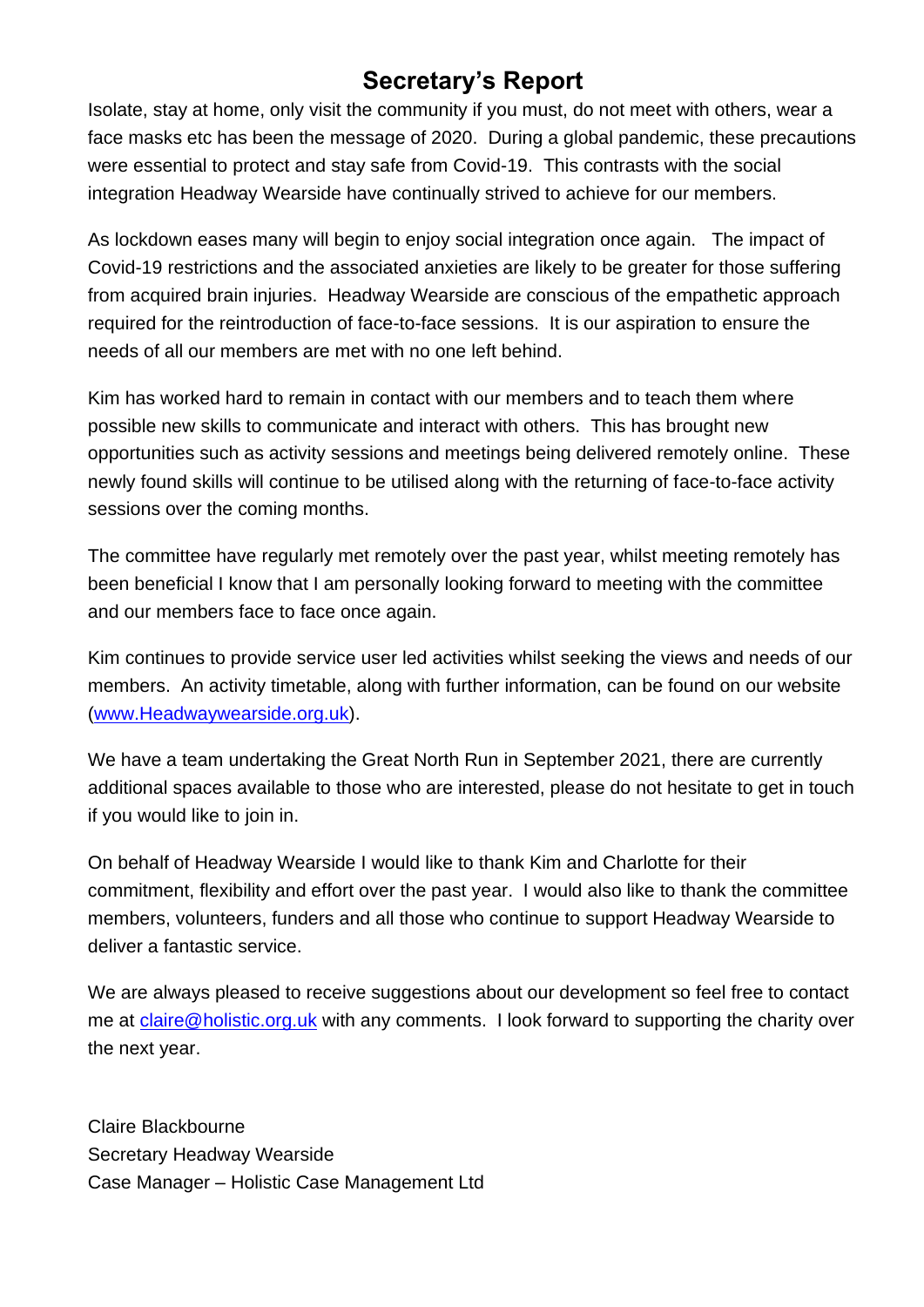# **Treasurers Report 2020/21**

#### **Financial Review**

Headway Wearside secured some additional funding towards the salary of our existing Community Development Worker, Kim Hunter, for 2020/2021 and 2021/2022, despite austere times and the extreme challenges charities now face in securing grant/government funding, as well as the additional challenges of the covid-19 pandemic.

Kim's aim was to continue to build the membership, increase volunteer opportunities, continue to develop activities and support the Committee in securing additional funding. Kim has again worked tirelessly to achieve this and, as a result, she has secured funding to continue in her role for a further 2 years until 2022. However, more work needs to be done by all those involved with Headway Wearside to keep building up our unrestricted funds through fundraising opportunities to carry on delivering this invaluable service to the head injury community of Sunderland.

Due to the covid-19 pandemic we were unable to undertake a lot of the usual face-to-face activities and Kim had to continue her good work from home. Kim sourced covid-19 specific grants to assist in completing activities online over Teams and Zoom sessions, as well as undertaking regular phone calls to members. Due to the covid-19 restrictions our expenditure was less than anticipated, however Kim liaised with the funding sources to ensure any programmes were extended where possible and any previously agreed funding could be retained.

Headway Wearside is now in its fifth year of supporting the Community Acquired Brain Injury Service [CABIS] in Sunderland. Charlotte O'Keefe is our designated CABIS worker and is based at Monkwearmouth Hospital. Charlotte supports adults with an acquired brain injury and their families and carers immediately following the injury and, where appropriate, refers individuals to Headway Wearside for community based support and activities.

#### **Funders**

Headway Wearside would like to thank Sunderland CCG for their grant assistance and support during 2020, which went towards our general core costs including running costs, community development services, activities and resources. Kim also managed to successfully secure funding via the People's Health Trust in 2020/21 which enabled her to continue to complete the 'ME and YOU (Healthy Me, Artistic You, I can DO)' project which focused on trying to develop peoples independent skills and abilities. This is a substantial grant and helped to secure the service until 2021, alongside the CCG funding.

We had a new revenue stream for unrestricted funds from the Co-op for 20/21, where customers could nominate Headway Wearside to receive a share of the money donated to the Co-op's Local Community Fund each time they used their card to make purchases. In total this raised £3,402.14.

More fundraising and grant income needed to be obtained to secure the project post 2020 and Kim was successful in securing this until 2022.

Funding has also been received from a number of sources for specific activities and projects for service users and their families and these are as follows: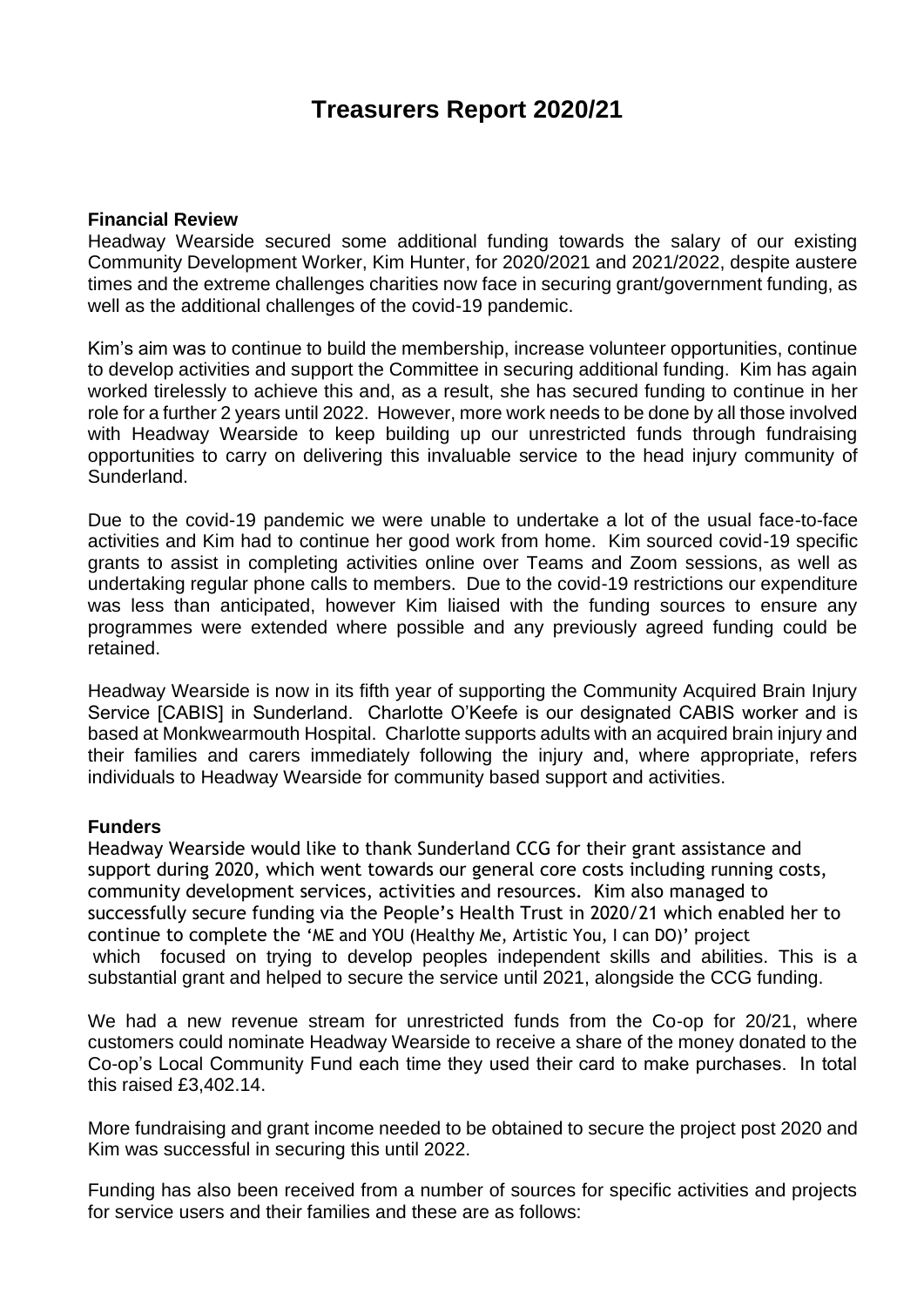- CABIS
- CCG Sunderland Clinical Commissioning group
- Community funding from the West Area Committee
- Community Funding via Washington Area Committee [BIG Group]
- Peoples Health Trust
- Co-op
- Sunderland City Council covid-19 grants
- Tesco covid-19 Communities Fund
- Wearmouth Community Development Trust

#### **Reserves Policy**

It is the policy of the charity to try to build up unrestricted funds, which are free reserves, to a level that equates to approximately 3 months unrestricted expenditure. This will provide sufficient funds to cover management and administration support costs and any emergencies that may arise from time to time in the event any restricted funding is exhausted/awaited.

The Directors/Trustees are responsible for keeping accounting records which disclose with reasonable accuracy the financial position of the charity which enable them to comply with applicable law.

During 21/22 it is our goal to maintain an unrestricted funds balance of at least £7,000.

We had a net increase I unrestricted income of £5,356 during 20/21, taking the end balance as at 31 January 2021 to £11,144. This is a big increase on the previous year and surpassed our target of £7,000. This is despite the challenges and restrictions with covid-19 where many of our usual fund raising streams were unable to take place, such as the Great North Run.

Our closing balance as at 31 January 2021 demonstrates that we held £11,144 in unrestricted funds which was an increase on the unrestricted funds held at the end of January 2020. We aim to maintain this level of unrestricted funds going forward (and even increase if possible) and all fundraising ideas and activities, as well as any donations, are therefore extremely welcome.

#### **Budget for 2020/2021**

The total closing balance as at  $31<sup>st</sup>$  January 2021 was £45,851. Headway Wearside have already secured additional funding within the 21/22 financial year totalling £17,715. This allows the ongoing continuity of the project until 2021/22, so further funding will be required beyond then.

**Prepared by Ian Brown - Finance co-ordinator of Headway Wearside and signed off by Jemma Morland - Treasurer of Headway Wearside Director and Solicitor, EMG Solicitors Ltd**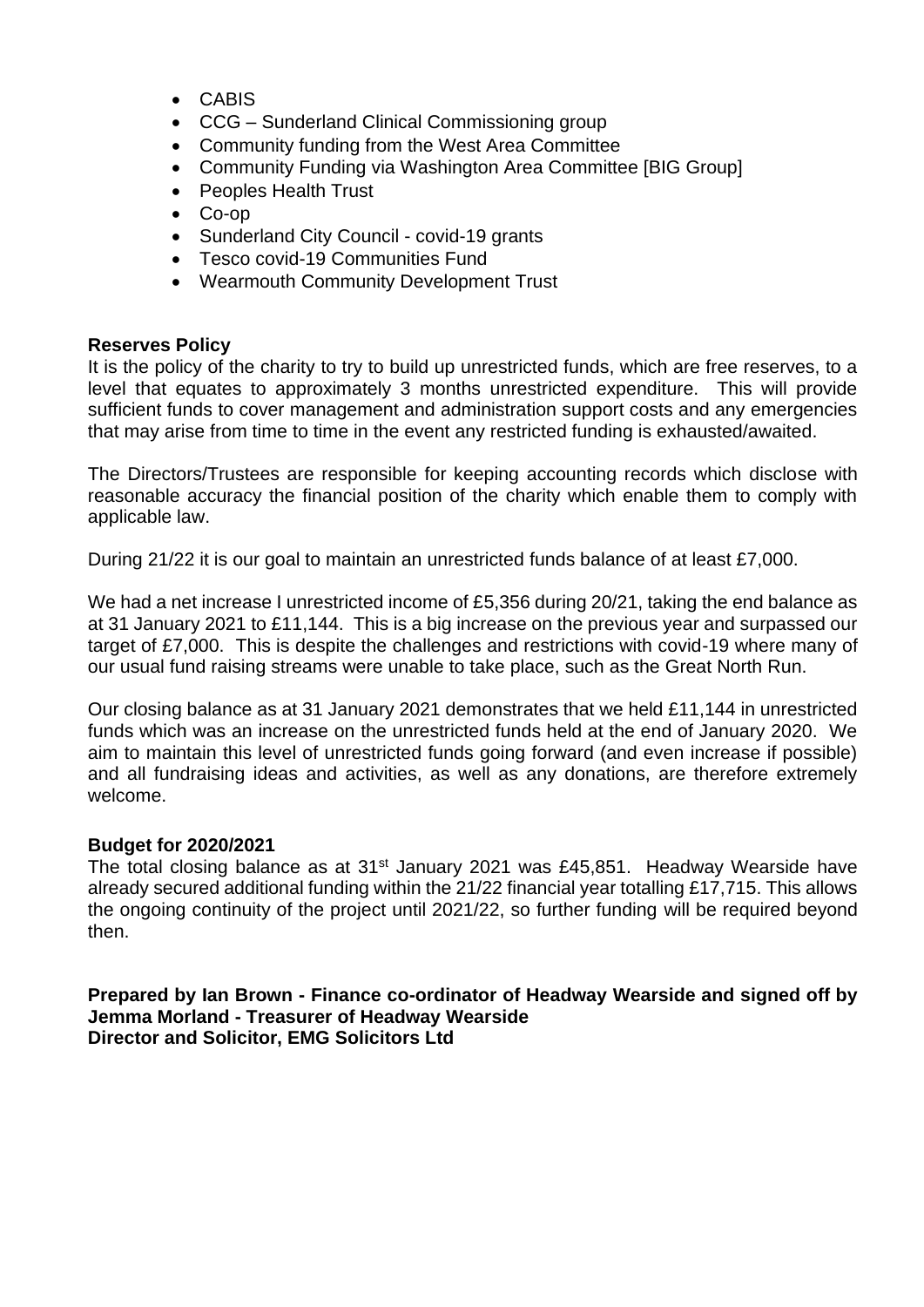# **Community Acquired Brain Injury Service (CABIS) - Headway Co-ordinator**

The Headway Service Coordinator, works within the NHS Community Acquired Brain Injury Service. The role includes providing benefits and housing advice, and supporting brain injury survivors and their families.

#### **COVID Support**

Initially the role supported people to ensure that they were able to access additional support that they needed during the first lockdown and supported to access food packs and services delivering food and medical supplies.

#### **Peer Support**

Due to COVID restrictions it has not been possible to have face to face peer support groups, virtual peer support groups ran for a short time before joining with the Headway Wearside virtual groups. Additionally peer support members have been supported through a ring around service.

#### **Benefits Advice**

Over the past year 49 people in Sunderland have had support with their benefits. This has included help to complete benefits applications, ask for reviews of benefits decisions and to attend benefits appointments, and support to lodge and attend appeals. Referrals to the service overall have been lower than the previous year due to COVID, however referrals for benefits advice have remained high due many other services not offering face to face services for much of the year which have proved difficult for brain injury survivors to manage.

#### **Example of support and information given .**

A client' came to CABIS having been refused Personal Independence Payments, due to not having had specialist support to help her explain the extent of her hidden disabilities. She was distressed that she felt that she had not been believed about her difficulties. Due to her age she was only eligible for help with her rent on a shared property unless she was in receipt of disability benefits so it also meant that without the financial support that she was entitled to she could not afford to live independently and had had to return to live with her family. She was supported to lodge an appeal against the decision, as the Headway Service Coordinator works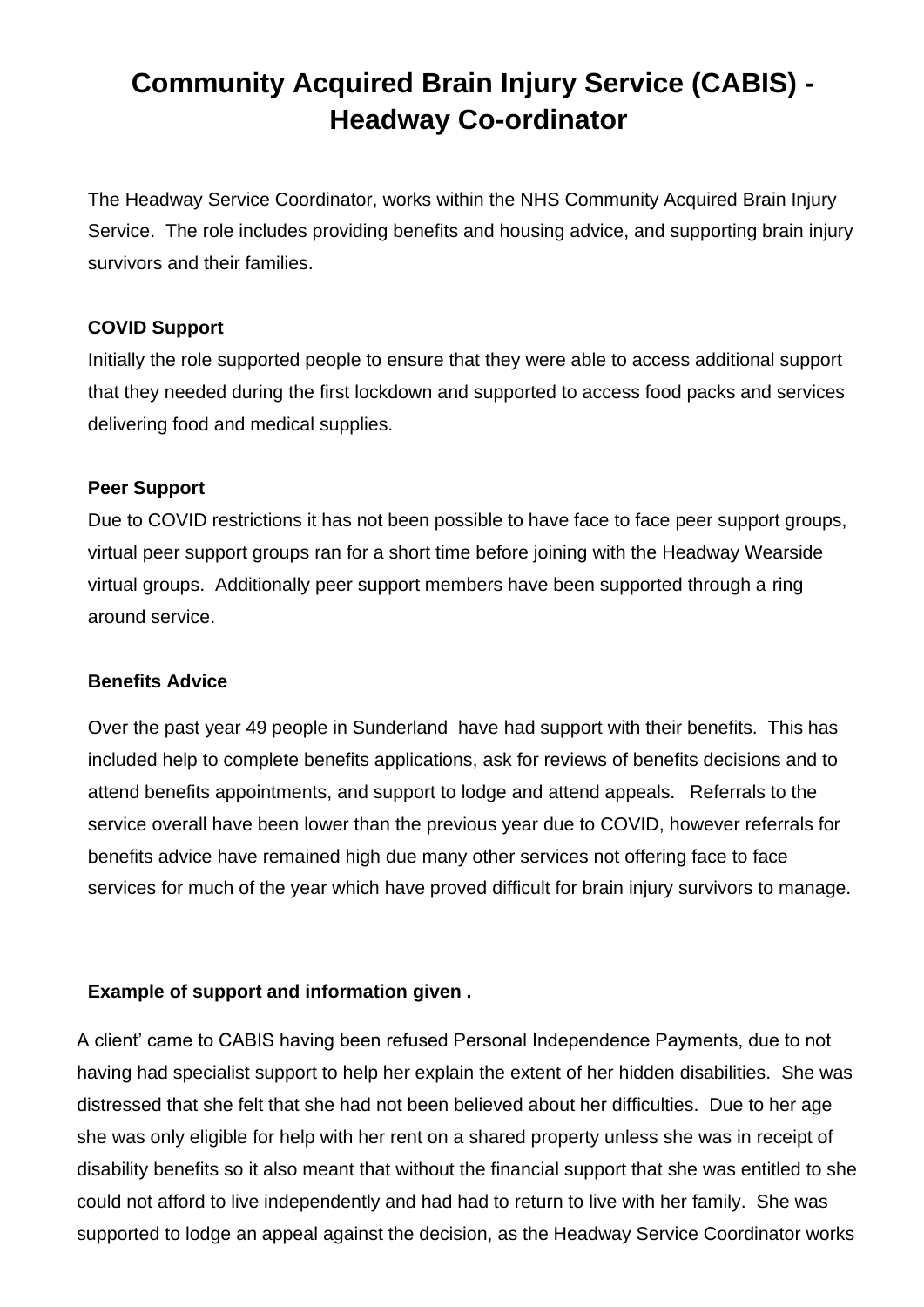within the NHS team a great deal of supporting evidence was able to be provided when the application for tribunal was made, and a letter of support explaining all of her difficulties was able to be provided when the application for tribunal was made. As a result of this when the Department for Work and Pensions received the application for tribunal along with the supporting evidence the immediately reviewed their decision and awarded the client enhanced rate of both the daily living and mobility component of Personal Independence Payment. This meant that the decision was made in only one month, compared to a wait of around sixteen months to get a tribunal date. This reduced the financial pressure and distress that the client faced and helped her feel that her difficulties were believed. Additionally it had allowed her to know that once she had reached the stage in her rehabilitation where she was able to live independently she would get help with her rent on a suitable property.

#### **Housing Advice**

Eight clients have received support to apply for housing, apply for additional priority for their rehousing, avoid eviction from their property and understand the housing process.

For example a man received a court date for possession proceedings due to rent arrears and was at risk of losing his home. She was extremely anxious and unable to access support, this was made worse as there was a lack of face to face services available due to COVID restrictions. The Headway Service Coordinator was able to offer face to face support, in a COVID secure setting and was able to refer the client to Shelter and support them in accessing this service remotely. Additionally they were able to provide supporting information to explain why the clients brain injury impacted their ability to manage their rent payments and respond to issues with their tenancy. With support from the Headway Service Coordinator and Shelter a payment schedule was agreed by the court so he was able to remain in their home. Additionally he was encouraged to let his parents support him in managing his money, so that he was able to pay his rent moving forward.

#### **Conclusion**

The Headway Service Coordinator's role has continued to be funded and it is expected that the role will continue in its current form throughout the rest of the financial year. There is a hope to return to face to face peer support and education groups in the near future as well as offering more carer support.

Charlotte Okeefe CABIS Headway Co-ordinator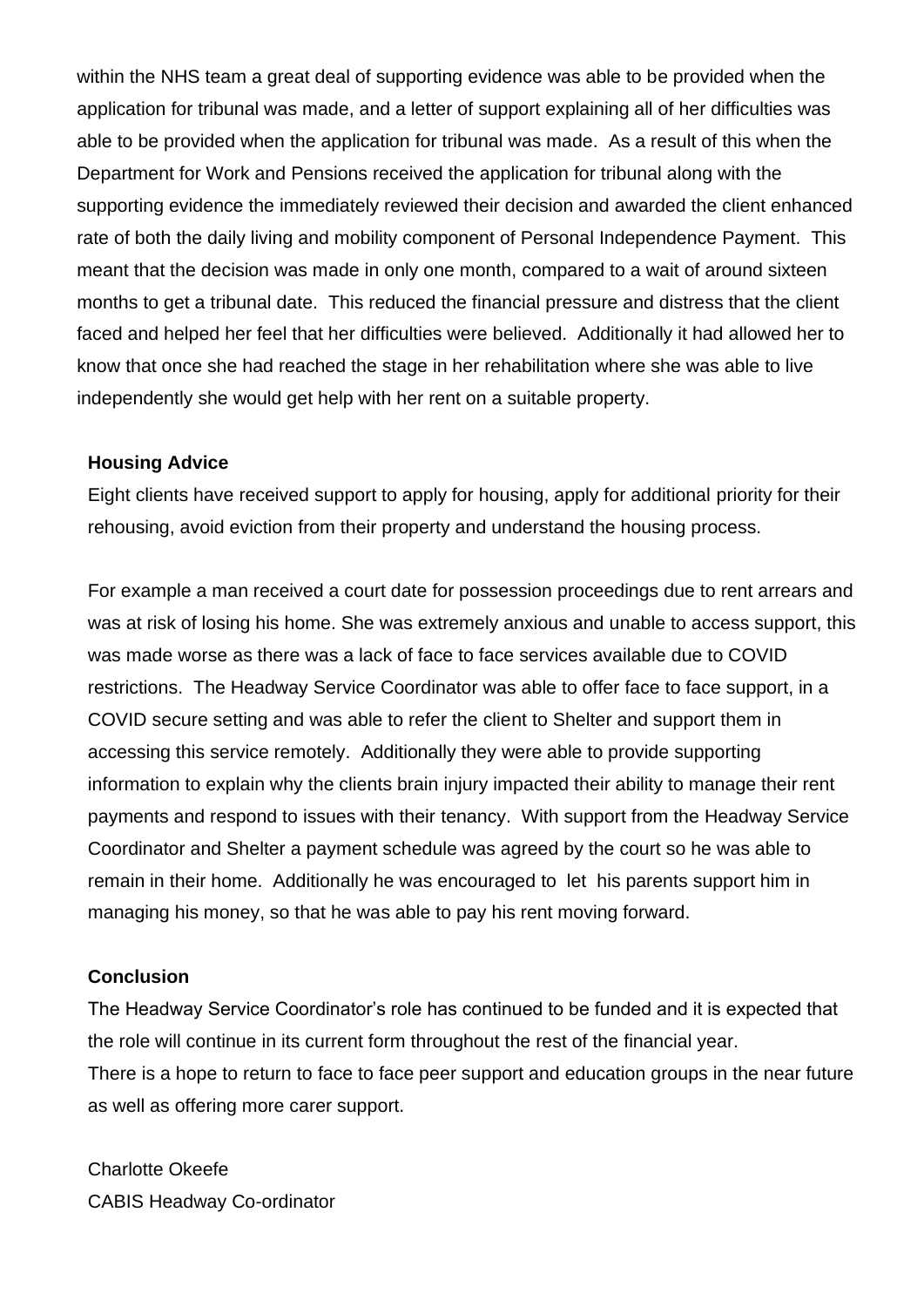# **Core Services**

This year has seen the biggest ever changes to our activity programme due to Covid 19. There have been 3 full lockdowns and local restrictions informing communities when people should meet and how services could be delivered.

This year also meant social isolation for some of our members as they self isolated for their own health needs and to safeguard their families. Some members were also instructed under government rules to shield at home and not go out to work, shop or socialise.

Staff were also governed by these rules meaning a work from home rule was established to enable the work to continue.

# **The impact of Covid**

Initial contacts with funders assured us that funding would still be in place and could be delegated to other areas of support.

New services including telephone ring around support, weekly Zoom interactive activity sessions, Social media activity groups have been developed. Door step drop of support and arts and crafts packs delivered to homes were also part the main focus this year.

Additional time was allocated to support members, ensuing they had all the necessities they required such as food, shopping, access to medication and to wellbeing services,

# So what have we missed this year?



**We have missed our arts and crafts sessions** 

**Or Have We !** 



We sent out arts and craft packs to our members by post or door step drop off to completed at home. **Here is a snap shot of some of them**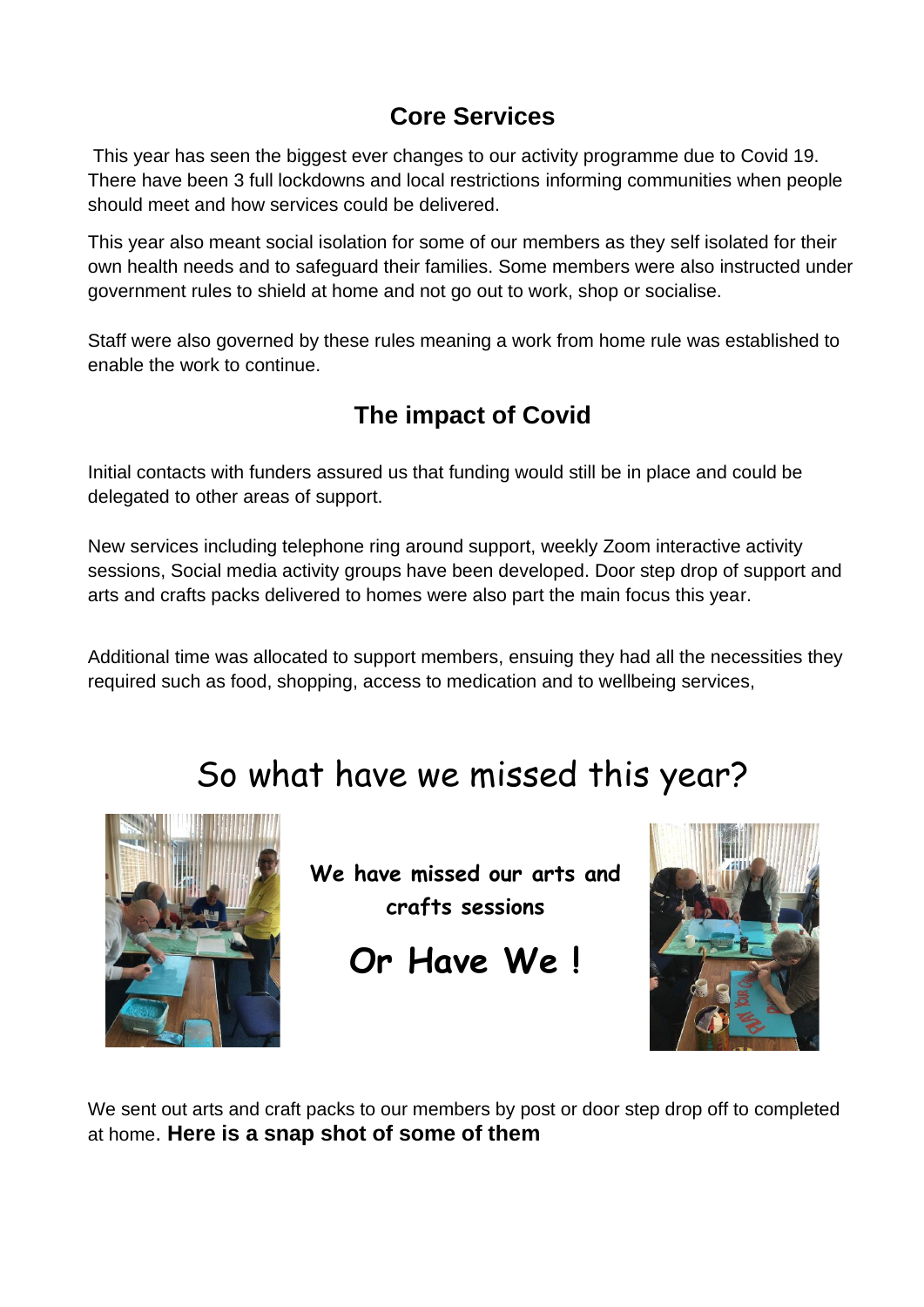



**Bernie Scaplehorn Junior at the caravan with pebbles decorated with flowers he did himself** 



**A selection of cards for Christmas, Easter and springtime made at home by our members.** 

# **We have missed our cooking sessions**

**Or HAVE WE!**



Working with the Workers Education

Association our members took part in sugar Craft classes.









**Baking at home Home made lemon curd** 

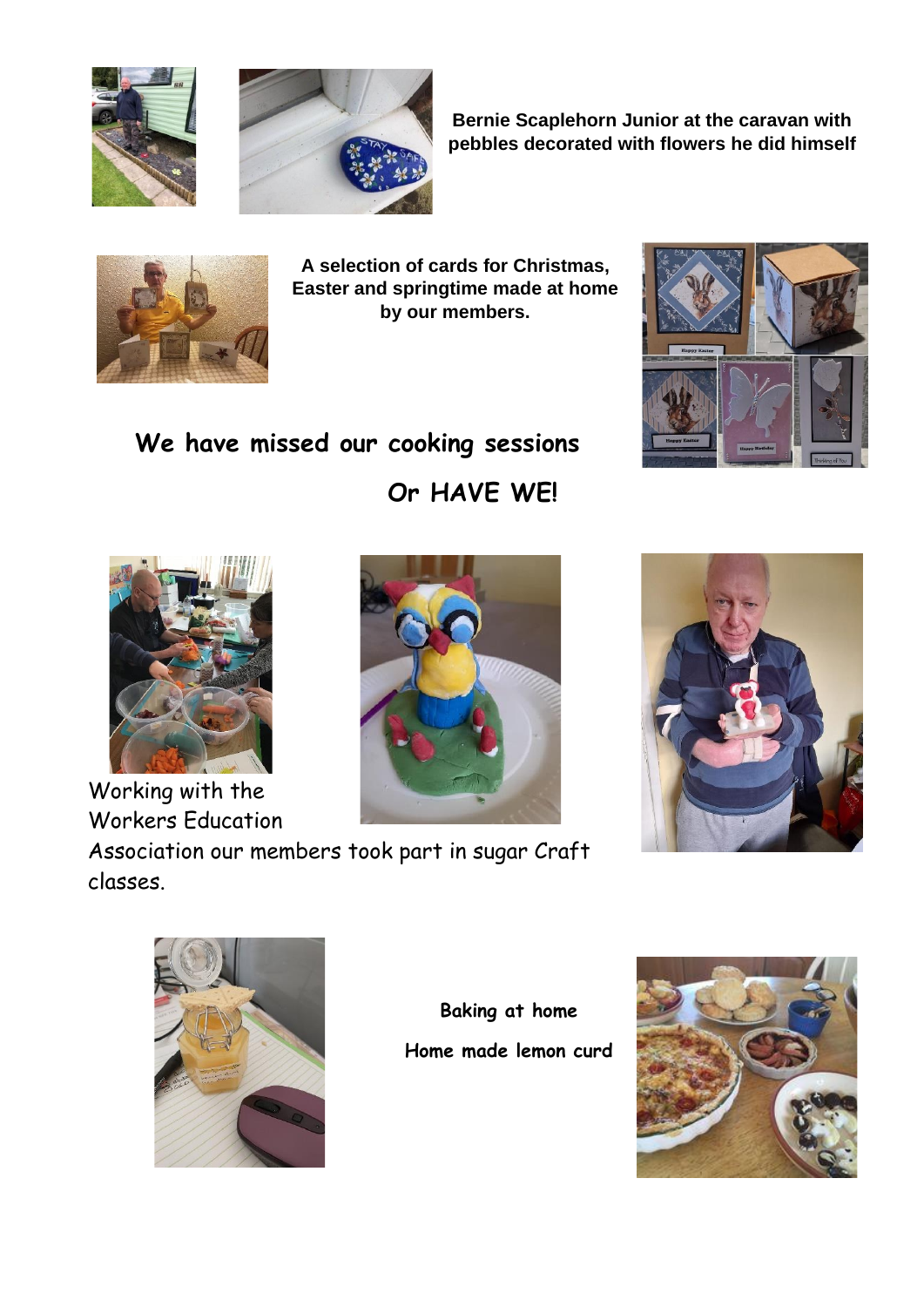# **We missed our sports sessions or DID WE** ?

However we were still Highly recommended for a sports award by voters in the Open Arms Awards Ran by Voluntary Community Access Sunderland.

Pictures of socially distanced sports session before lockdown





Members followed video exercise sessions produced by volunteers at home

We weren't out and about at community events however WE STILL raised our profile on local radio, with the local news team and were mentioned in a Parliamentary Debate. Sharon Hodgson Sunderland MP highlighted the good work that is ongoing at Headway Wearside. You can listen to the debate at https://youtu.be/Q0iHTauNOlc

We couldn't meet together for most of the year with but new technology and using new tools such Zoom we were able to socialise and even hold Seated exercise sessions





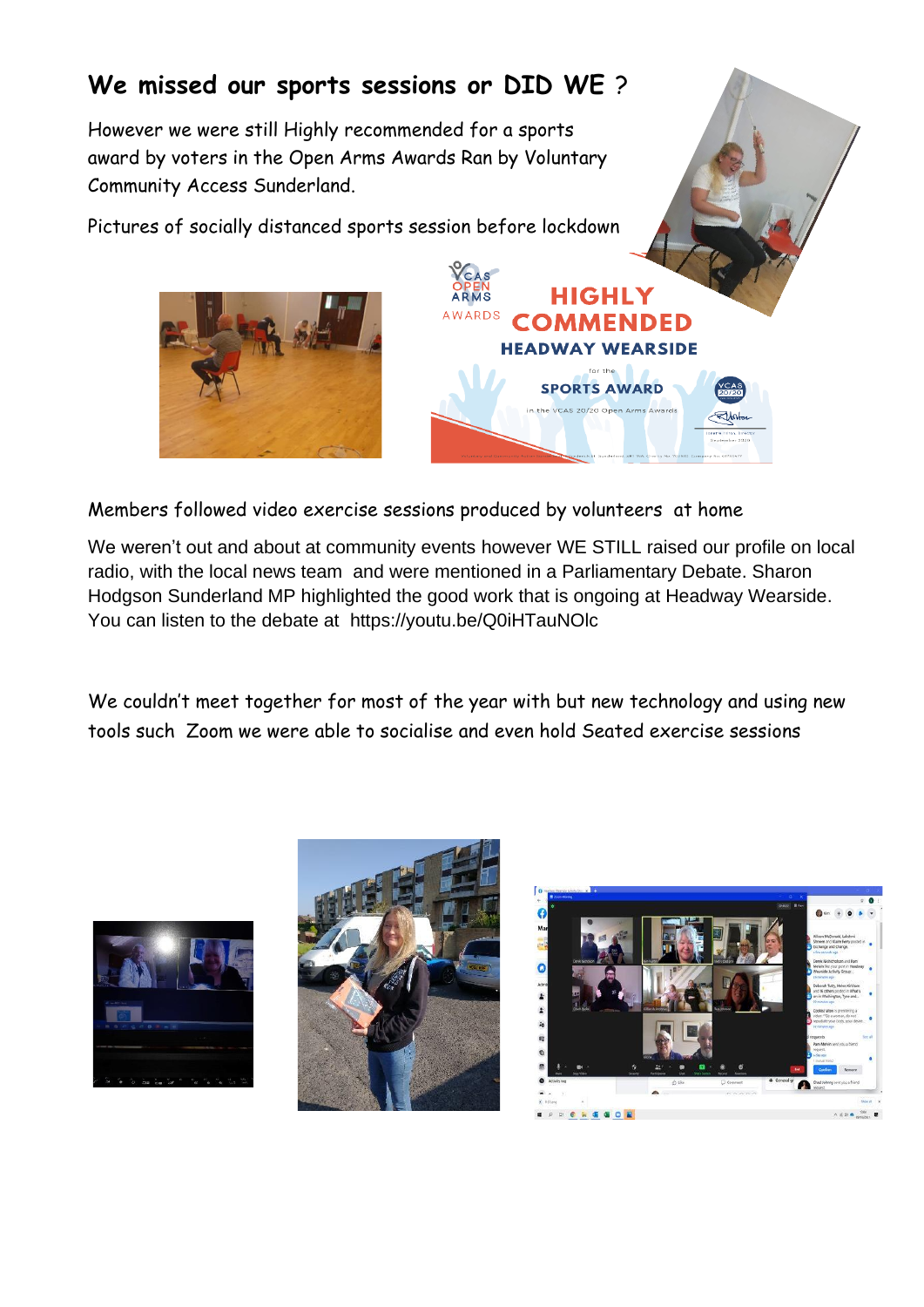#### **Christmas Time**

We weren't able to meet for Christmas lunch however **WE DID** have Christmas afternoon tea , listened to a great local

musician and held our usual Christmas quiz.

#### **Fundraising**

We Couldn't get out and about to do fundraising challenges but OUR MEMBERS DID still Fundraise

[Mellisa made home baked goodies and raised £350]

We would also like to thank our members that give regular donations generously each month , and local organisations such as Wearside Masonic Lodge .. they all make such a difference.

We have missed coming together as a group but with the support of Local organisations such as Mickeys Place at Sulgrave,

We were able to continue with our lunch club whilst still being socially distanced.









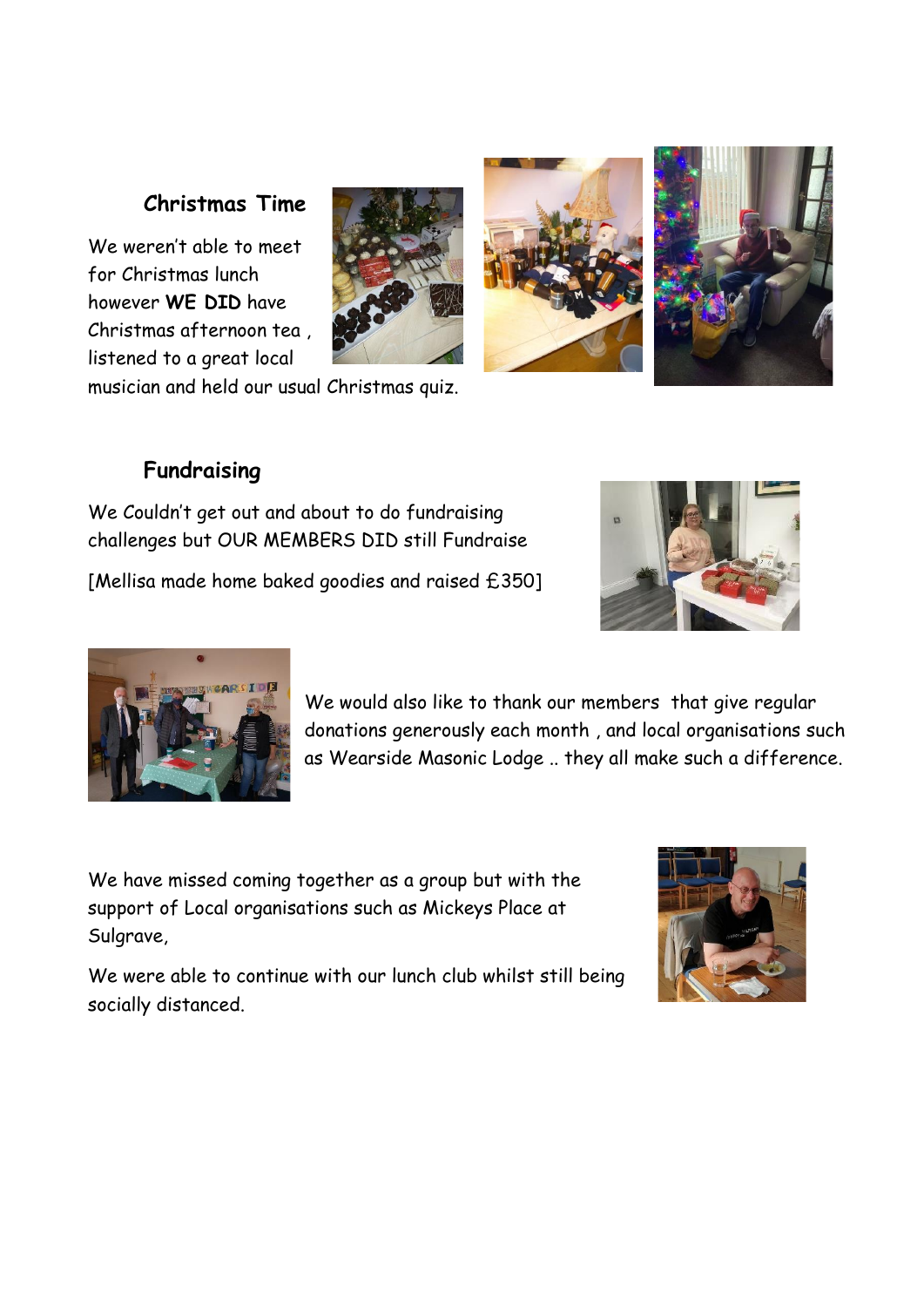# **This year at a glance.**

- ❖ 36 Zoom Activity sessions have been held
- ❖ 150 arts and craft packs have been delivered [each pack for two people x 3 activities]
- ❖ 475 phone calls from the Ring around support service
- ❖ 2 Emergency food parcel have been delivered
- ❖ 1 Fresh food parcel delivered
- ❖ 133 hot meals have been delivered [cooked by Mickeys place ]
- ❖ 25 Afternoon teas were provided
- ❖ 25 winter warm packs given
- ❖ 12 Doorstep support/chat
- ❖ 25 people per day access our social media activity group

We were nominated via VCAS- Voluntary community Action Sunderland in two awards, Sports award and community Award. Individuals were then asked to vote for the organisation they thought best delivered against that category. We were runner up in the Sports award .

With funding from Sunderland council, we were able to make it a Christmas to remember, an afternoon tea, games, puzzles, zoom session with a music group singing,

Working with Mickeys place we were able to deliver food parcels and hot meals to members, during the lockdowns and for those shielding. Christmas lunch this year was socially distanced for a small group of members who had been attending the lunch club prior to lockdown.

#### **Beach Access North East**

This is a new development within Sunderland, we set up a steering group with Sunderland Parent carer forum, and individuals and liaised with the local Authority to discuss feasibility of the initial project, working alongside Beach Access North East a successful Bid was written to provide a storage container at Roker with accessible beach access chairs. [to open late summer 2021]

# **Ring a round**

Telephone support is available to everyone, non members including brain injury survivors/carers and professionals. We have not included or calculated the time allocated to these calls as this is part of the wider support we offer within the community. Often calls are for information for next steps rehabilitation and social engagement. A high volume of calls this year are regarding queries with social activities and to ask if the service is "still open" and where can a person with a brain injury go to get support .